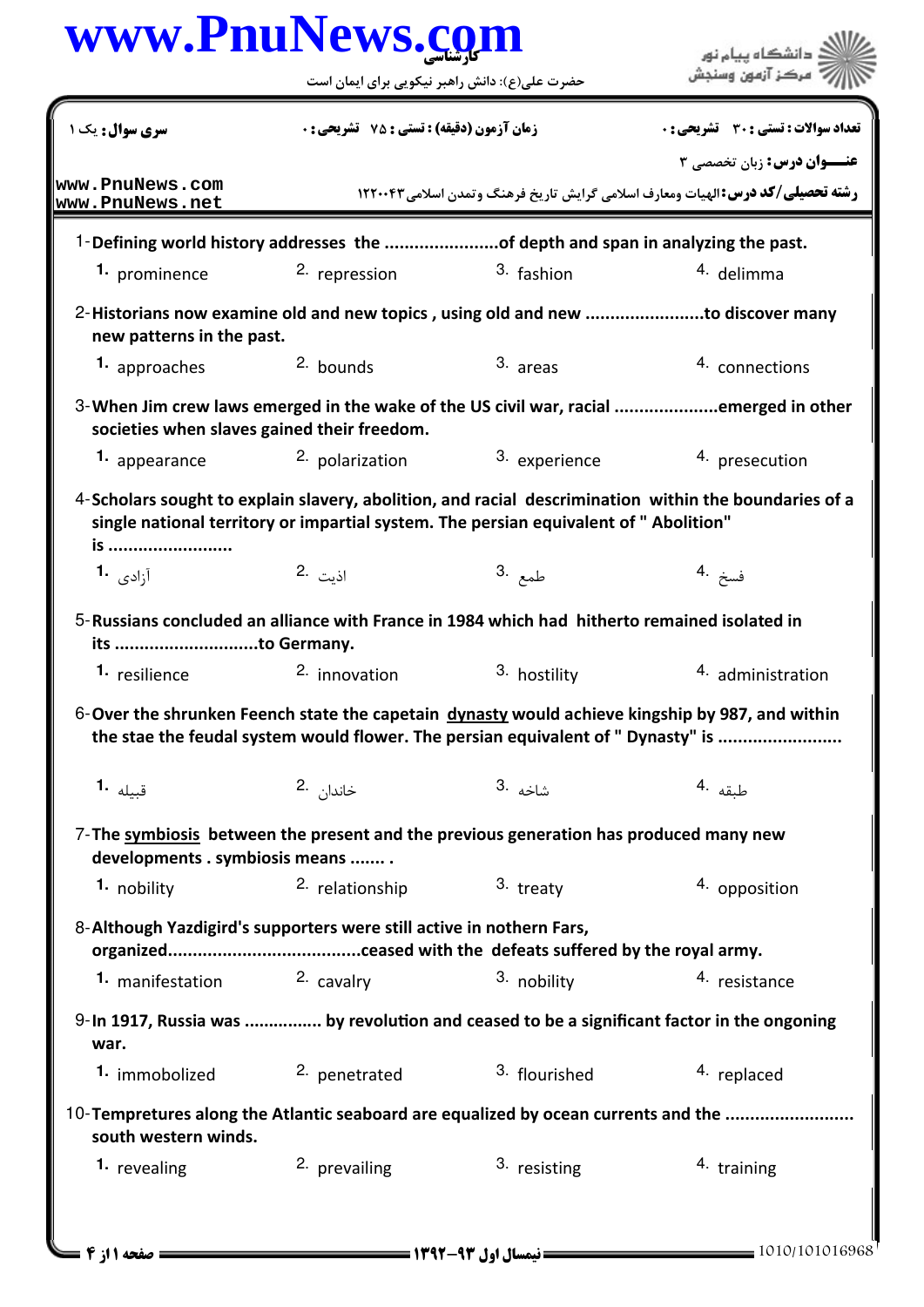| www.PnuNews.com                          | حضرت علی(ع): دانش راهبر نیکویی برای ایمان است                                                                                                                  |                                                                                 | . دانشگاه پیام نور<br>' مرڪز آزمون وسنڊش |  |
|------------------------------------------|----------------------------------------------------------------------------------------------------------------------------------------------------------------|---------------------------------------------------------------------------------|------------------------------------------|--|
| <b>سری سوال :</b> یک ۱                   |                                                                                                                                                                | <b>زمان آزمون (دقیقه) : تستی : 75 تشریحی : 0</b>                                |                                          |  |
| www.PnuNews.com<br>www.PnuNews.net       | <b>رشته تحصیلی/کد درس: ال</b> هیات ومعارف اسلامی گرایش تاریخ فرهنگ وتمدن اسلامی ۱۲۲۰۰۴۳                                                                        |                                                                                 | <b>عنـــوان درس:</b> زبان تخصصی ۳        |  |
|                                          | 11- The period from the death of al- Mamum up to the Mongol  falls into three periods.                                                                         |                                                                                 |                                          |  |
| 1. opposition                            | <sup>2.</sup> independence                                                                                                                                     | 3. province                                                                     | 4. invasion                              |  |
|                                          | 12-After al-Mamunm's death Baghdad experiencd a lot of changes and unexpected difficulties of the<br>political and economic  of the caliphate.                 |                                                                                 |                                          |  |
| 1. tendency                              | <sup>2.</sup> decline                                                                                                                                          | 3. improvement                                                                  | 4. tradition                             |  |
|                                          | 13-The  among the rival groups resulted in a civil war.                                                                                                        |                                                                                 |                                          |  |
| 1. dissention                            | <sup>2.</sup> reconciliation                                                                                                                                   | 3. approval                                                                     | 4. integrity                             |  |
|                                          | 14- The devastating  of Timur in Iran swept away the minor dynasties and left a political<br>and social vaccuum from the oxus to the Euphrates.                |                                                                                 |                                          |  |
| 1. descentants                           | <sup>2</sup> tribes                                                                                                                                            | 3. campaigns                                                                    | 4. territories                           |  |
|                                          | 15-Aka Muhhamad shah made tehran his capital,  security and public order, and<br>reunited Iran for the first time for more than half a century.                |                                                                                 |                                          |  |
| 1. inspired                              | <sup>2.</sup> ascended                                                                                                                                         | 3. restored                                                                     | 4. recognized                            |  |
|                                          | 16-Nasir al - din shah whose long reign was ended only by his  in 1896, was a more able<br>man than either of his two immediate predecessors.                  |                                                                                 |                                          |  |
| 1. quality                               | 2. appreciation                                                                                                                                                | 3. assassination                                                                | 4. prominence                            |  |
|                                          | 17-Iran never accepted the treaty that  British advisors to the Iranian goveronment.                                                                           |                                                                                 |                                          |  |
| 1. divided                               | 2. appointed                                                                                                                                                   | 3. dominated                                                                    | 4. rejected                              |  |
|                                          | 18-In eastern Eroupe, Stalin promised to establish  goveronments that would include<br>all democratic elements and to hold free elections as soon as possible. |                                                                                 |                                          |  |
| 1. profound                              | 2. mistreated                                                                                                                                                  | 3. provisional                                                                  | 4. privileged                            |  |
| Japanese colonial period.(1905 - 45).    | 19-The Koreans endured political suppression and social and educational  during the                                                                            |                                                                                 |                                          |  |
| 1. emancipation                          | 2. exploitation                                                                                                                                                | 3. development                                                                  | 4. discrimination                        |  |
|                                          | 20-A foreign police of appeasement of Adolf Hitler throughout the 1930s was adopted because of                                                                 | the painful memories of world war I, and uninspired leadership.throughout means |                                          |  |
|                                          |                                                                                                                                                                |                                                                                 |                                          |  |
| 1. during the part duration of something |                                                                                                                                                                | 2. gracious                                                                     |                                          |  |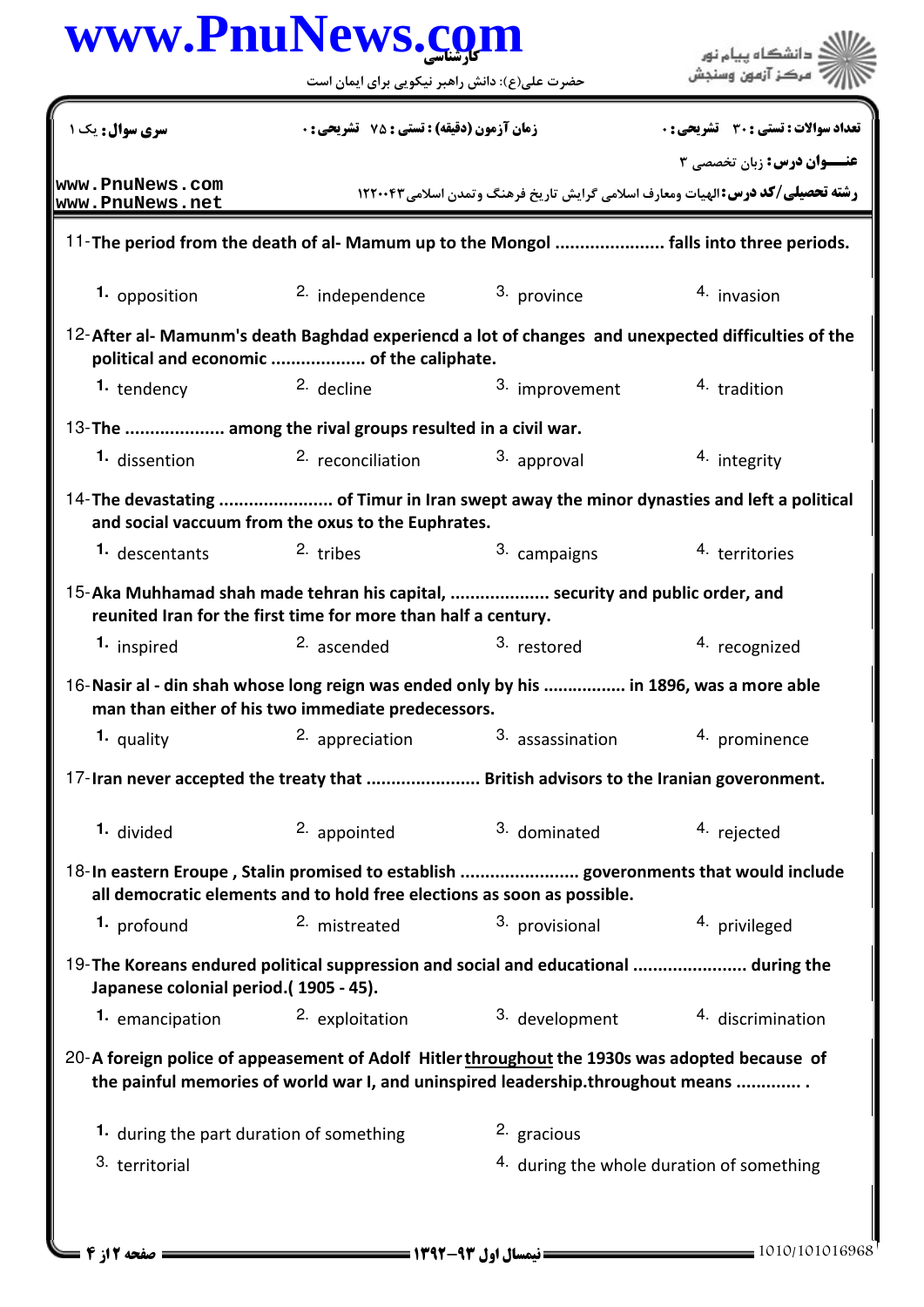| <b>زمان آزمون (دقیقه) : تستی : 75 ٪ تشریحی : 0</b><br><b>سری سوال :</b> یک ۱<br>www.PnuNews.com<br><b>رشته تحصیلی/کد درس: ال</b> هیات ومعارف اسلامی گرایش تاریخ فرهنگ وتمدن اسلامی ۱۲۲۰۰۴۳<br>www.PnuNews.net<br>21-The French revolution with its doctrines of freedom, equality and the nation as the  of<br>the popular will, had stirred nationlist sentiment all over Europe.<br>2. engagement<br>3. embodiment<br>4. synthesis<br>1. equipment<br>22- World history broaden the  of historical study to include a range of issues regarding the<br>past first germinated in other disciplines.<br>3. scope<br><sup>2.</sup> attention<br>4. percentage<br>1. entity<br>23-The genealogies and local histories were parochial, while the geographical and universal histories<br>were<br>2. infectious<br>1. interdisciplinary<br>3. cosmopolitan<br>4. civilization<br>24-During the 19 th and 20 th centuries, the nature of history was changed by the<br>and resilience of the nation as the main form of political and social organization.<br>3. ascendancy<br>1. prominence<br>2. pattern<br>4. emergence<br>25-The process of  various regions into a global community is one of the focuses of a<br>number of interpretations of modern world history.<br>2. evolving<br>4. appreciating<br>3. following<br>1. incorporating<br>26-This is a device that  the car if any one tries to steal it.<br>2. levies<br>3. immobolizes<br>1. assimilates<br>4. constitutes<br>27-The conquest of Persia was undertaken mainly from the garrison cities of Basra and Kufa during<br>the rule of the Sasanian Empire. The underlined word means<br>ظاهر .2<br>تمد <sub>ن</sub> <b>1.</b><br>3. لشك <sub>ر</sub><br>غلبه 4.<br>28-The rise of new dynasties didn't materially alter the structure of society, but merely the<br>composition of the ruling class and the relative importance of different classes, The underlined<br>word means<br>ت <sub>ر كىب</sub> .2<br>تمايل <sup>.3</sup><br>تداوم .4<br>بيان <b>1.</b><br>29-The Caspian provinces because of their forests and mountain valleys and difficult<br>proved hard to conquer.<br>2. idolaters<br>1. capitals<br>3. inhabitants<br>4. communications | حضرت علی(ع): دانش راهبر نیکویی برای ایمان است |  |                                              |  |
|--------------------------------------------------------------------------------------------------------------------------------------------------------------------------------------------------------------------------------------------------------------------------------------------------------------------------------------------------------------------------------------------------------------------------------------------------------------------------------------------------------------------------------------------------------------------------------------------------------------------------------------------------------------------------------------------------------------------------------------------------------------------------------------------------------------------------------------------------------------------------------------------------------------------------------------------------------------------------------------------------------------------------------------------------------------------------------------------------------------------------------------------------------------------------------------------------------------------------------------------------------------------------------------------------------------------------------------------------------------------------------------------------------------------------------------------------------------------------------------------------------------------------------------------------------------------------------------------------------------------------------------------------------------------------------------------------------------------------------------------------------------------------------------------------------------------------------------------------------------------------------------------------------------------------------------------------------------------------------------------------------------------------------------------------------------------------------------------------------------------------------------------------------------------------------------------------------------------------|-----------------------------------------------|--|----------------------------------------------|--|
|                                                                                                                                                                                                                                                                                                                                                                                                                                                                                                                                                                                                                                                                                                                                                                                                                                                                                                                                                                                                                                                                                                                                                                                                                                                                                                                                                                                                                                                                                                                                                                                                                                                                                                                                                                                                                                                                                                                                                                                                                                                                                                                                                                                                                          |                                               |  | <b>تعداد سوالات : تستي : 30 ٪ تشريحي : 0</b> |  |
|                                                                                                                                                                                                                                                                                                                                                                                                                                                                                                                                                                                                                                                                                                                                                                                                                                                                                                                                                                                                                                                                                                                                                                                                                                                                                                                                                                                                                                                                                                                                                                                                                                                                                                                                                                                                                                                                                                                                                                                                                                                                                                                                                                                                                          |                                               |  | <b>عنــوان درس:</b> زبان تخصصی ۳             |  |
|                                                                                                                                                                                                                                                                                                                                                                                                                                                                                                                                                                                                                                                                                                                                                                                                                                                                                                                                                                                                                                                                                                                                                                                                                                                                                                                                                                                                                                                                                                                                                                                                                                                                                                                                                                                                                                                                                                                                                                                                                                                                                                                                                                                                                          |                                               |  |                                              |  |
|                                                                                                                                                                                                                                                                                                                                                                                                                                                                                                                                                                                                                                                                                                                                                                                                                                                                                                                                                                                                                                                                                                                                                                                                                                                                                                                                                                                                                                                                                                                                                                                                                                                                                                                                                                                                                                                                                                                                                                                                                                                                                                                                                                                                                          |                                               |  |                                              |  |
|                                                                                                                                                                                                                                                                                                                                                                                                                                                                                                                                                                                                                                                                                                                                                                                                                                                                                                                                                                                                                                                                                                                                                                                                                                                                                                                                                                                                                                                                                                                                                                                                                                                                                                                                                                                                                                                                                                                                                                                                                                                                                                                                                                                                                          |                                               |  |                                              |  |
|                                                                                                                                                                                                                                                                                                                                                                                                                                                                                                                                                                                                                                                                                                                                                                                                                                                                                                                                                                                                                                                                                                                                                                                                                                                                                                                                                                                                                                                                                                                                                                                                                                                                                                                                                                                                                                                                                                                                                                                                                                                                                                                                                                                                                          |                                               |  |                                              |  |
|                                                                                                                                                                                                                                                                                                                                                                                                                                                                                                                                                                                                                                                                                                                                                                                                                                                                                                                                                                                                                                                                                                                                                                                                                                                                                                                                                                                                                                                                                                                                                                                                                                                                                                                                                                                                                                                                                                                                                                                                                                                                                                                                                                                                                          |                                               |  |                                              |  |
|                                                                                                                                                                                                                                                                                                                                                                                                                                                                                                                                                                                                                                                                                                                                                                                                                                                                                                                                                                                                                                                                                                                                                                                                                                                                                                                                                                                                                                                                                                                                                                                                                                                                                                                                                                                                                                                                                                                                                                                                                                                                                                                                                                                                                          |                                               |  |                                              |  |
|                                                                                                                                                                                                                                                                                                                                                                                                                                                                                                                                                                                                                                                                                                                                                                                                                                                                                                                                                                                                                                                                                                                                                                                                                                                                                                                                                                                                                                                                                                                                                                                                                                                                                                                                                                                                                                                                                                                                                                                                                                                                                                                                                                                                                          |                                               |  |                                              |  |
|                                                                                                                                                                                                                                                                                                                                                                                                                                                                                                                                                                                                                                                                                                                                                                                                                                                                                                                                                                                                                                                                                                                                                                                                                                                                                                                                                                                                                                                                                                                                                                                                                                                                                                                                                                                                                                                                                                                                                                                                                                                                                                                                                                                                                          |                                               |  |                                              |  |
|                                                                                                                                                                                                                                                                                                                                                                                                                                                                                                                                                                                                                                                                                                                                                                                                                                                                                                                                                                                                                                                                                                                                                                                                                                                                                                                                                                                                                                                                                                                                                                                                                                                                                                                                                                                                                                                                                                                                                                                                                                                                                                                                                                                                                          |                                               |  |                                              |  |
|                                                                                                                                                                                                                                                                                                                                                                                                                                                                                                                                                                                                                                                                                                                                                                                                                                                                                                                                                                                                                                                                                                                                                                                                                                                                                                                                                                                                                                                                                                                                                                                                                                                                                                                                                                                                                                                                                                                                                                                                                                                                                                                                                                                                                          |                                               |  |                                              |  |
|                                                                                                                                                                                                                                                                                                                                                                                                                                                                                                                                                                                                                                                                                                                                                                                                                                                                                                                                                                                                                                                                                                                                                                                                                                                                                                                                                                                                                                                                                                                                                                                                                                                                                                                                                                                                                                                                                                                                                                                                                                                                                                                                                                                                                          |                                               |  |                                              |  |
|                                                                                                                                                                                                                                                                                                                                                                                                                                                                                                                                                                                                                                                                                                                                                                                                                                                                                                                                                                                                                                                                                                                                                                                                                                                                                                                                                                                                                                                                                                                                                                                                                                                                                                                                                                                                                                                                                                                                                                                                                                                                                                                                                                                                                          |                                               |  |                                              |  |
|                                                                                                                                                                                                                                                                                                                                                                                                                                                                                                                                                                                                                                                                                                                                                                                                                                                                                                                                                                                                                                                                                                                                                                                                                                                                                                                                                                                                                                                                                                                                                                                                                                                                                                                                                                                                                                                                                                                                                                                                                                                                                                                                                                                                                          |                                               |  |                                              |  |
|                                                                                                                                                                                                                                                                                                                                                                                                                                                                                                                                                                                                                                                                                                                                                                                                                                                                                                                                                                                                                                                                                                                                                                                                                                                                                                                                                                                                                                                                                                                                                                                                                                                                                                                                                                                                                                                                                                                                                                                                                                                                                                                                                                                                                          |                                               |  |                                              |  |
|                                                                                                                                                                                                                                                                                                                                                                                                                                                                                                                                                                                                                                                                                                                                                                                                                                                                                                                                                                                                                                                                                                                                                                                                                                                                                                                                                                                                                                                                                                                                                                                                                                                                                                                                                                                                                                                                                                                                                                                                                                                                                                                                                                                                                          |                                               |  |                                              |  |
|                                                                                                                                                                                                                                                                                                                                                                                                                                                                                                                                                                                                                                                                                                                                                                                                                                                                                                                                                                                                                                                                                                                                                                                                                                                                                                                                                                                                                                                                                                                                                                                                                                                                                                                                                                                                                                                                                                                                                                                                                                                                                                                                                                                                                          |                                               |  |                                              |  |
|                                                                                                                                                                                                                                                                                                                                                                                                                                                                                                                                                                                                                                                                                                                                                                                                                                                                                                                                                                                                                                                                                                                                                                                                                                                                                                                                                                                                                                                                                                                                                                                                                                                                                                                                                                                                                                                                                                                                                                                                                                                                                                                                                                                                                          |                                               |  |                                              |  |
|                                                                                                                                                                                                                                                                                                                                                                                                                                                                                                                                                                                                                                                                                                                                                                                                                                                                                                                                                                                                                                                                                                                                                                                                                                                                                                                                                                                                                                                                                                                                                                                                                                                                                                                                                                                                                                                                                                                                                                                                                                                                                                                                                                                                                          |                                               |  |                                              |  |
|                                                                                                                                                                                                                                                                                                                                                                                                                                                                                                                                                                                                                                                                                                                                                                                                                                                                                                                                                                                                                                                                                                                                                                                                                                                                                                                                                                                                                                                                                                                                                                                                                                                                                                                                                                                                                                                                                                                                                                                                                                                                                                                                                                                                                          |                                               |  |                                              |  |
|                                                                                                                                                                                                                                                                                                                                                                                                                                                                                                                                                                                                                                                                                                                                                                                                                                                                                                                                                                                                                                                                                                                                                                                                                                                                                                                                                                                                                                                                                                                                                                                                                                                                                                                                                                                                                                                                                                                                                                                                                                                                                                                                                                                                                          |                                               |  |                                              |  |